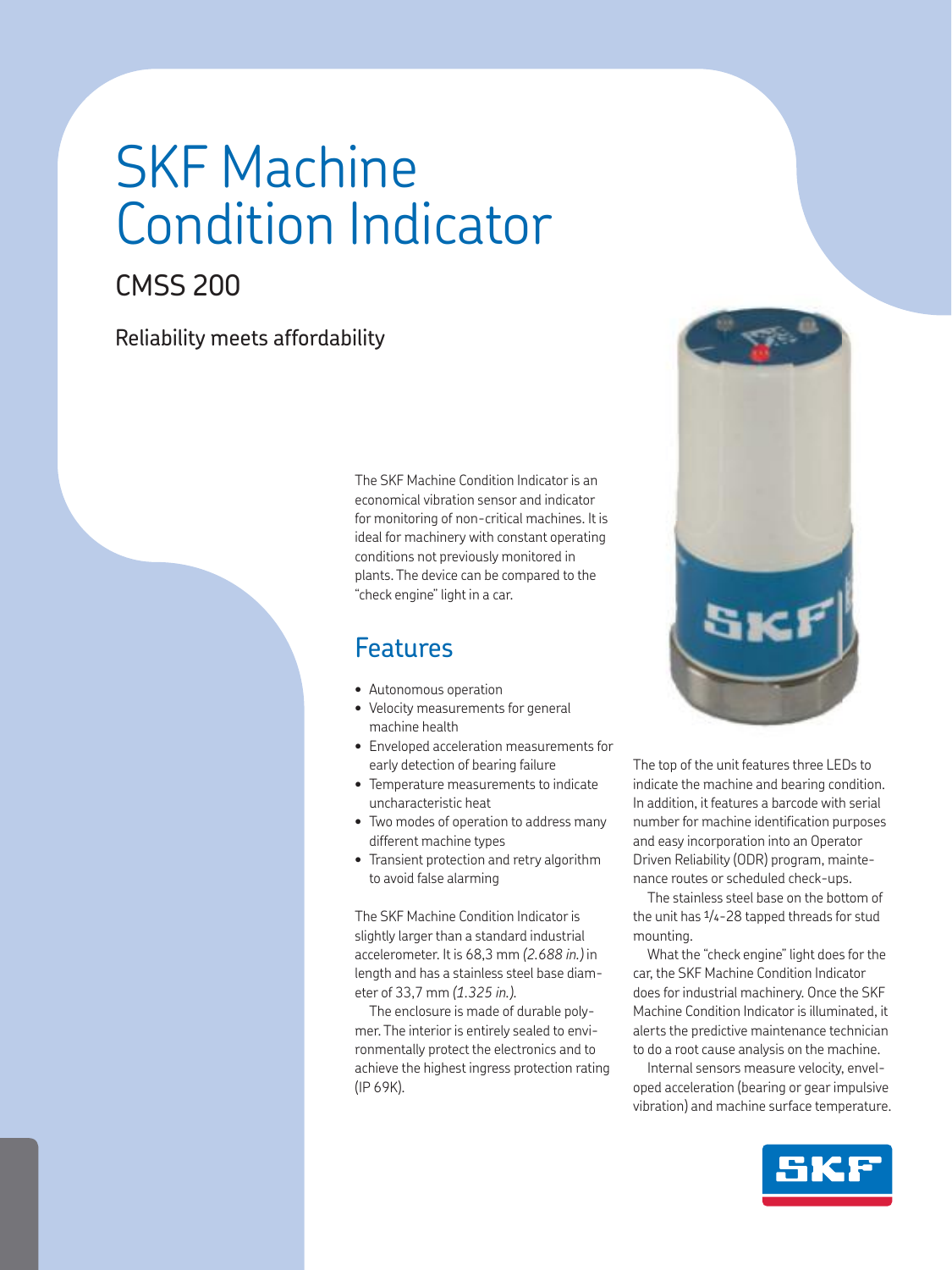A magnetic read-key is included to program the SKF Machine Condition Indicator. It is used to activate the SKF Machine Condition Indicator, change operating modes, set vibration baselines, acknowledge alarms, and reset the SKF Machine Condition Indicator.

The SKF Machine Condition Indicator features three LEDs that rotate and blink green, amber or red at various intervals and durations to indicate the current mode or alarm status.





*Top of SKF Machine Condition Indicator barcoded with serial number.*

*Bottom of SKF Machine Condition Indicator with 1/4-28 tapped threads.*

# Threshold mode (default mode)

In threshold mode, velocity and enveloping measurement results are compared to the following default alarm threshold levels, which are applicable to most "standard" machinery running at constant speeds from 900 to 3 600 r/min:

- Velocity: 9,0 mm/s rms *(0.35 in./s rms; 0.5 in./s equivalent peak)*
- Enveloped acceleration: 4 gE
- Temperature: 105 °C *(220 °F)*

### Percentage mode

In percentage mode, the SKF Machine Condition Indicator establishes a baseline value (norm) for the machine's velocity and enveloped acceleration vibration levels. These machine measurement results are compared to a multiple of the established baseline value:

- Velocity: 2 × baseline value (200%)
- Enveloped acceleration: 2 × baseline value (200%)
- Temperature: Baseline value plus 50 °C *(90 °F)*

The SKF Machine Condition Indicator sleeps most of the time. When it is asleep, it conserves battery power. It wakes up at a preset interval to take measurements eight times per day. Once activated, the SKF Machine Condition Indicator immediately starts taking measurements and evaluates the current vibration level of the machine. If the level does not meet minimum alarm threshold levels, the SKF Machine Condition Indicator goes back to sleep to eliminate taking data when the machine is off.

### Verification

If the SKF Machine Condition Indicator detects an alarm condition, it automatically verifies the alarm condition by retrying its measurements. This helps rule out transient conditions and false alarms.

### Adaptive alarming

If the alarm level is exceeded, the SKF Machine Condition Indicator verifies the alarm condition within 2 to 12 hours. If the signal goes above the level by only a small amount, the SKF Machine Condition Indicator will verify the condition for a maximum of 12 hours before it displays the red alarm LEDs.

If the alarm level is exceeded by a large amount, the SKF Machine Condition Indicator recognizes this and performs fewer verifications of the alarm condition before alarming. Stronger alarms display the red alarm LEDs sooner than weaker alarms, and all alarms are verified. Once the SKF Machine Condition Indicator has verified the alarm, red LEDs blink in a specific blink pattern according to the measurement type in alarm for a duration of one week.



# **Benefits**

- Provides a simple, low cost solution to determine the basic machine health on assets not necessarily being monitored
- Frees up time to concentrate on root cause analysis or maintenance instead of problem detection
- Non-critical machine routes could be more widely spaced, e.g., every other month instead of monthly, with the SKF Machine Condition Indicator installed and replaced by a simple, quick check of the LEDs

# **Specifications**

- Dimensions:
	- *–* Diameter: 33,66 mm *(1.325 in.)*
- *–* Height: 68,26 mm *(2.688 in.)*
- Form: Cone; sensor-like
- Weight: 120 g *(4.2 oz.)*
- Rating: IP 69K, for use in adverse industrial environments
- Enclosure: White durable polymer cap PC/PET Blend, Bayer Makroblend UT 1018-1000 and a stainless steel base
- Mounting: Stud mounted or epoxy mount
- Velocity measurement: 10 Hz to 1 kHz minimum rotational speed 900 r/min
- Bearing measurement: Enveloped acceleration with sufficient resolution for an early Stage 3 bearing defect, speeds between 900 and 3 600 r/min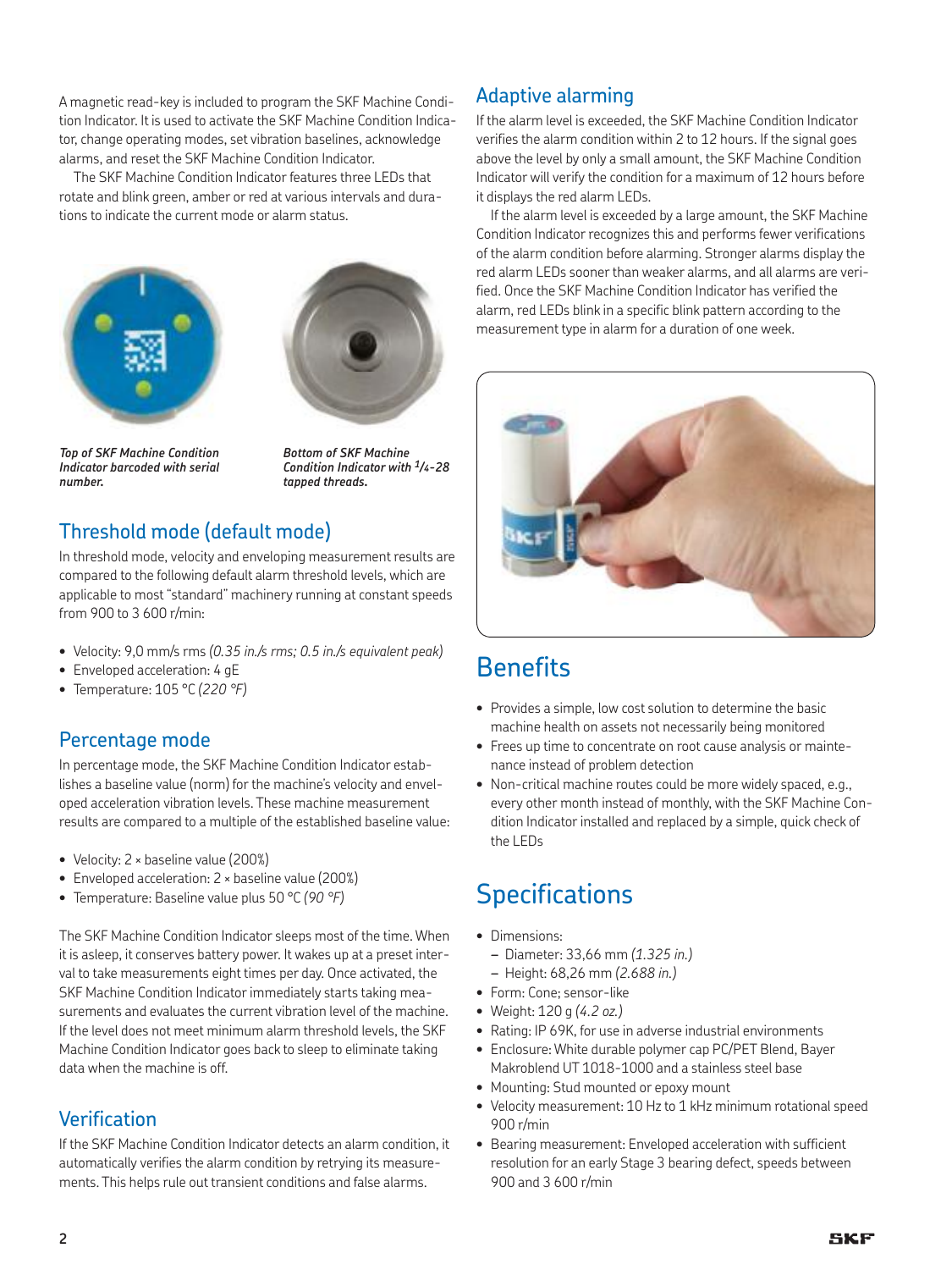

#### **Specifications (continued)**

- Machine surface temperature measurement range: –20 to +105 °C *(–5 to +220 °F)*
- Alarm system: Three LEDs (multiple color)
- Power source: Lithium battery 3,6 V, single use, non-replaceable
- Wake up schedule: Eight times per day
- Battery life: Minimum of three years (with one unacknowledged alarm)
- Internal operating temperature range: –20 to +85 °C *(–5 to +185 °F)*

# Mounting considerations

The SKF Machine Condition Indicator unit can either be stud mounted on the measurement location or epoxy mounted. The measurement location should be on a clean, flat surface, preferably spot faced. If the measurement location is higher than the observer's line of sight of the LEDs, you should consider a horizontal mount.

### Stud mount

One of the following mounting or adapter studs **is necessary**:

- CMAC 230: Threaded mounting stud  $(1/4-28$  to  $1/4-28)$
- CMAC 231: Adapter mounting stud (1/4-28 to M8)

#### **Optional accessories for stud mounting**



#### **Optional accessories for stud mounting**

Toolkits for spot facing, drilling and tapping are available for different configurations (**† table 1**).

### Epoxy mount

The SKF Machine Condition Indicator unit can be directly mounted onto the measurement location with epoxy on a clean, flat surface. We recommend locally procuring Loctite 454 adhesive gel. As an alternative, the CMCP 210 acrylic adhesive bypacs are available via ground shipment or with an added hazardous material cost.

#### **Optional accessories for epoxy mounting**

Instead of epoxy mounting the SKF Machine Condition Indicator directly onto the machine, you can use mounting pads. The mounting pads are epoxy mounted and the SKF Machine Condition Indicator is threaded with the mounting stud (CMAC 230) onto the mounting pad for easy replacement.

#### **CMCP 200 mounting pads**

Mounting pads are used to epoxy mount the unit to a prepared surface. Mounting pads are stainless steel and are available in two different thicknesses.

One side of the pad's surface is textured to provide an ideal mounting plane for attaching the SKF Machine Condition Indicator. The pads are threaded (1/4-28 hole) for mounting. The low profile CMCP 200-01 is generally recommended when using the combination epoxy and stud mounting method or for installations with low clearance.





M8 x 1,25